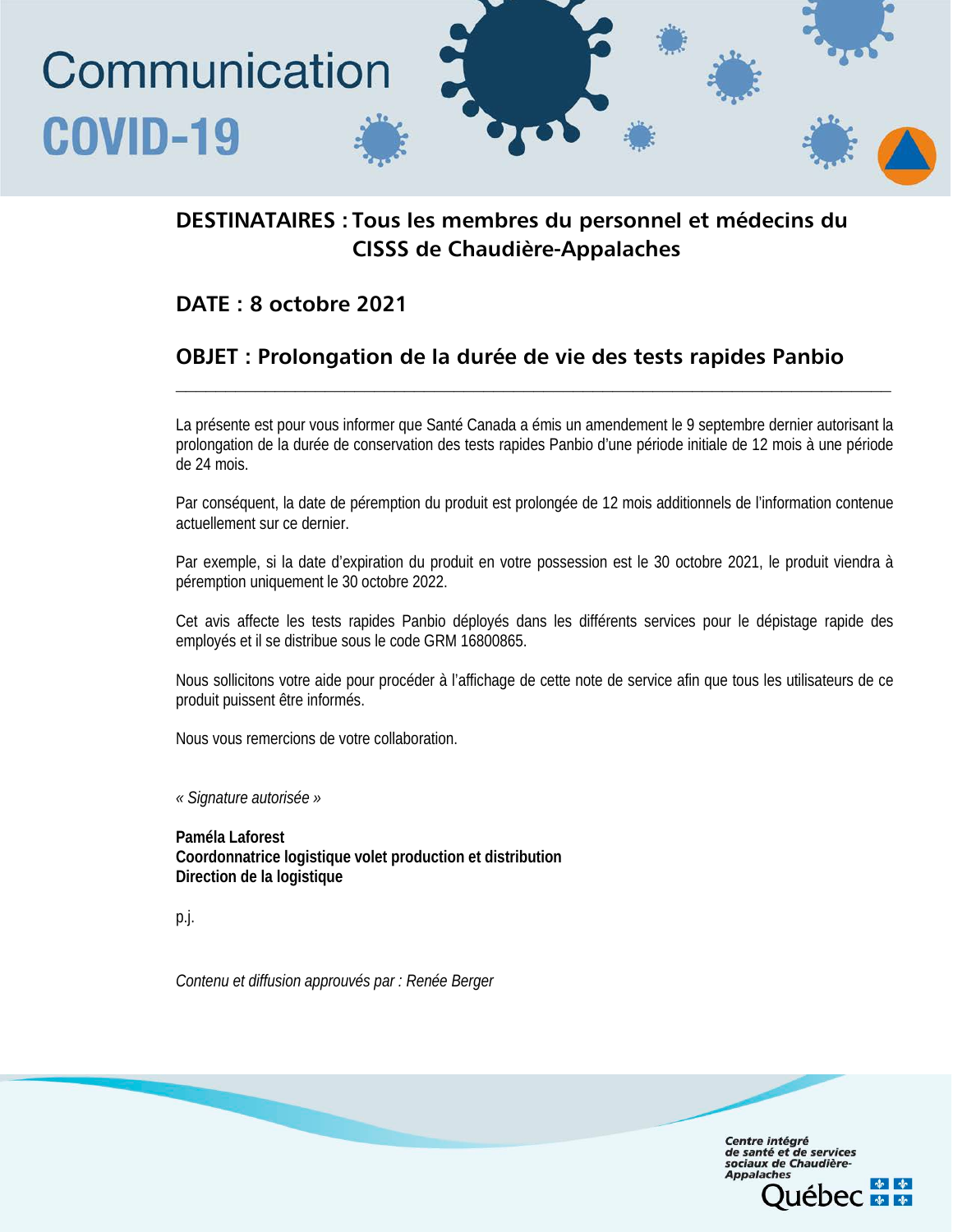**Health Canada September 09, 2021** Health Products and Food Branch Medical Devices Directorate

## Abbott Panbio Covid-19 (NP Version) Amendment – Shelf Life Extension

## **Abbott and the regulatory approval of Panbio Covid-19 Version NP test**

- Abbott is an American company that holds 365 medical device licenses in Canada under 19 separate legal manufacturers.
- In the context of the pandemic, Abbott has 5 authorizations under the Interim Order for the following tests:
- Abbott Realtime SARS-COV-2 PCR COVID test (March 25, 2020)
	- o Abbott Architect (May 14, 2020)
	- o Abbott Alinity (June 11, 2020)
	- o Abbott ID Now (September 30, 2020)
	- o Abbott Panbio COVID-19 AG Rapid Test Device (nasal) (December 31, 2020)
- **On October 5, 2020 Health Canada issued an authorization under the Interim Order for the Abbott Panbio Covid-19 Version NP test.**
- **On September 9, 2021, Health Canada authorized an amendment for a shelf life extension from 12 to 24 months.** 
	- $\circ$  This amendment requires that the manufacturer continue to fulfill all previous conditions, as well as one additional condition specific to this amendment that is highlighted below.
- The **IO authorization includes conditions** the manufacturer must fulfil to ensure a minimum standard of safety and reliability:

## **When available**

- o Provide a report of the real time stability study at 24 months (adjusted)
- o Provide the results of the reproducibility study
- o Provide the microbial interference study
- o Provide the results for the proposed sequencing and evaluation of clinical samples of the UK and SA variants sourced by Abbott's Global Viral Surveillance Program

## **The Abbott Panbio COVID-19 (NP Version) test**

- The PanBio COVID-19 (NP Version) test is a lateral flow immunoassay intended for the qualitative detection of SARS-CoV-2 antigen in laboratory and point-of-care settings.
- The test identifies the presence of SARS-CoV-2 nucleocapsid protein antigen in samples collected using either nasopharyngeal (NP) or nasal swabs in patients suspected of COVID-19 by their healthcare provider.
- The disposable test kit consists of :
	- o Swab
	- o Testing cassette/testing device (pictured)
	- o Extraction buffer
	- o Extraction tubes and caps
	- o Positive and negative control swabs